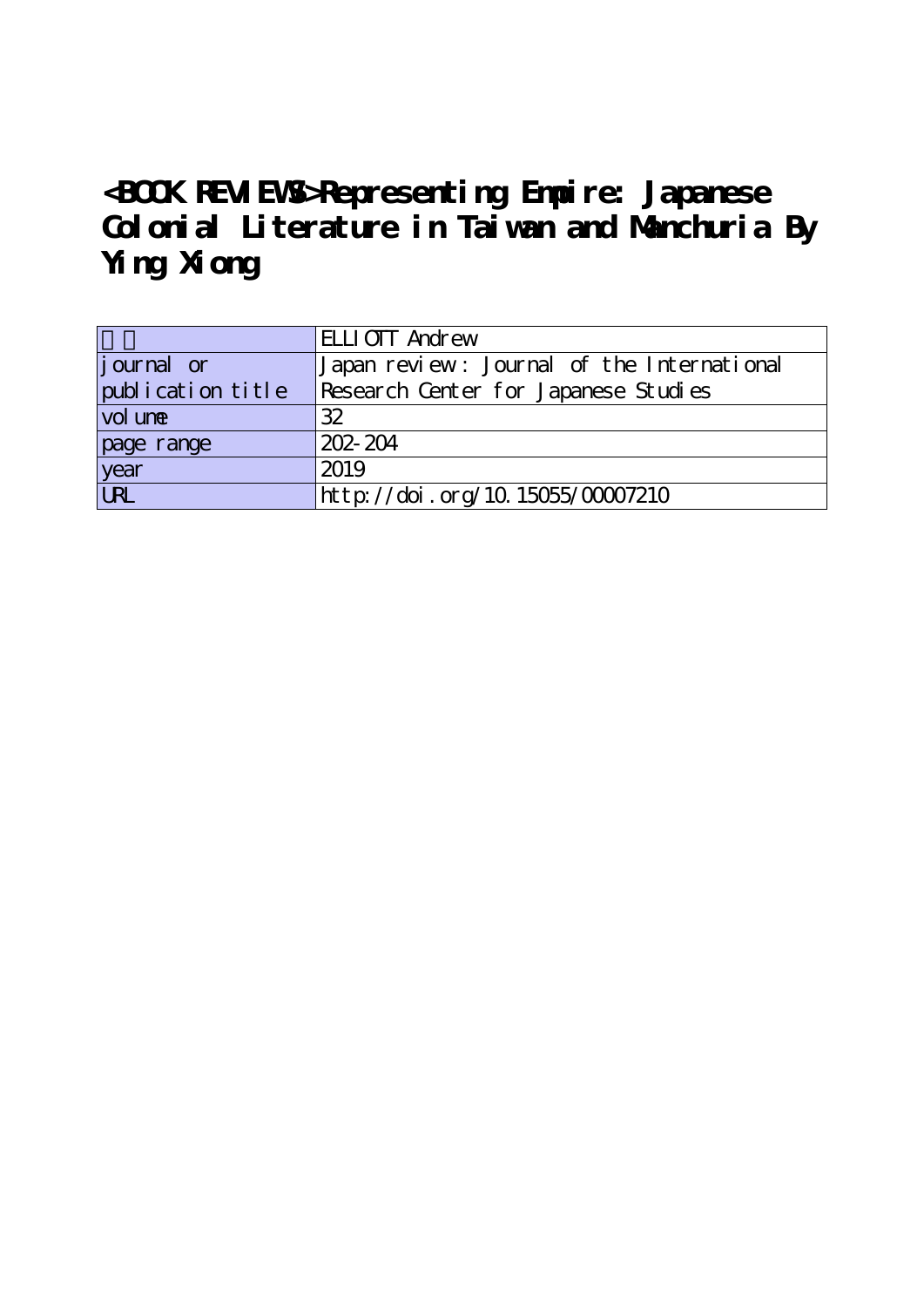## **BOOK REVIEW**

*Representing Empire: Japanese Colonial Literature in Taiwan and Manchuria*

**By Ying Xiong**

Brill, 2014 xxvii + 375 pages.

**Reviewed by Andrew ELLIOTT**



Ying Xiong's study of literary works and literary scenes in colonial Taiwan and Manchuria during the 1930s and 1940s focuses mainly on two influential expats, Nishikawa Mitsuru (1908–1999) and Yamaguchi Shin'ichi (1907–1980), better known by his pen name, Ōuchi Takao. Both Nishikawa and Ōuchi left Japan while still young (the former when two years old, with his family to Keelung, the latter to join his uncle in Changchun when in his early teens), and both returned to live only when repatriated at the end of World War II. In their work as writers, editors, and translators, both Nishikawa and Ōuchi played key roles not only in the production of literature in Japan's colonies, but also in debates about the nature of colonial literature itself.

*Representing Empire* draws on a large, varied selection of contemporary and later sources in Chinese and Japanese (as well as English, French, and German) to provide a transnational perspective on intra-empire, multidirectional cultural flows, between two distinct colonial spaces as well as metropole and colony. For these reasons, it is a good fit in Brill's series on "East Asian Comparative Literature and Culture." In particular, Xiong explores "colonial literature as an illuminative site to reveal the complicated relationship between Japanese writers and the colonial project that contributed to Japan's modernity" (p. 42). She uses Nishikawa and Ōuchi's literary activities and writing as a means to map their shifting identifications with state, nation, and empire. While Nishikawa from the beginning of his career consistently argued for colonial literature in Taiwan as a regional subcategory of Japanese national literature targeted at metropolitan readers, China expert Ōuchi espoused the possibility of an independent, multinational, and multilingual Manchurian literature. Yet, as Xiong argues, whatever their early differences, "both writers responded to the call to join the 'decisive battle' of Japan in the 1940s and were caught in colonial integration based on the universal idea of *kokumin*" (p. 320). From this point, literary production, as with other areas of social and cultural life across the empire, was increasingly subsumed under Japanese national goals in the mobilization for total war.

Many of the key, underlying arguments here about the role of knowledge accumulation and representation in the justification for, and expansion of empire have been made elsewhere. Evidence for the intrinsic relationship of knowledge/power (its introduction in chapter 7 is, for this reader, inexplicably late), the cultural dimensions of imperialism, or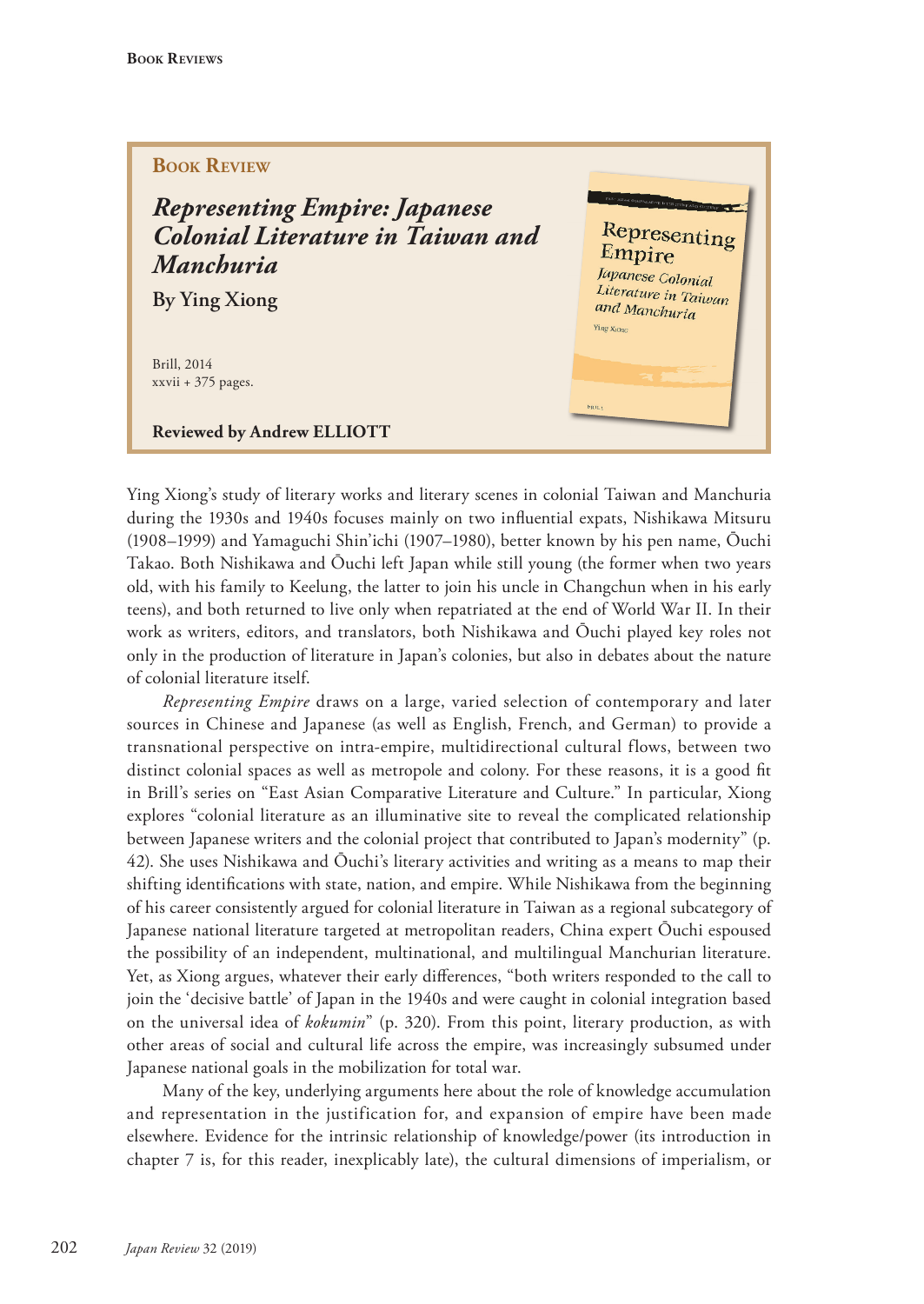the fractures, contradictions, and shifts in colonial discourse has been well-amassed in the decades since Edward Said's *Orientalism* was first published in 1978; and Robert Tierney has considered at length the ways in which postcolonial models can be applied to the modern Japanese case.<sup>1</sup> More specifically, the chapters on Nishikawa's work as literary editor, views of colonial literature, and romanticism cover similar ground to research by Faye Yuan Kleeman.2 Xiong builds on this earlier work, as the introduction, later citations, and the bibliography show, and in particular offers illuminating, comparative data and analysis of Taiwan and Manchuria.

Yet in the textual readings especially, a more sustained dialogue with previous scholarship on the workings of colonial discourse in literature, inside and outside the Japanese empire, might have been fruitful. For example, in Xiong's discussion of romantic discourse in Nishikawa's poetry and folklore writing, she writes that his "exotic literary approach was fundamentally distinct from Japanese colonial policy" at the time), arguing that his valorization of the local, customary, and decadent signaled the failure of colonial modernity: "For Nishikawa, literature retained a certain degree of independence from its political and moral influences" (p. 117). No writer is a political mouthpiece, and polyvocality might be claimed for any written text. But in this case, whatever his beliefs about art for art's sake, surely Nishikawa's literary excavations of the vestiges of alleged "Taiwanese backwardness" could just as easily be seen to justify the further imposition of colonial power? Anti-modern though Nishikawa's approach to writing Taiwan may have been, the trope of nostalgia does not necessarily challenge colonial discourse, as Renato Rosaldo and Ali Behdad have both explored.<sup>3</sup> In a transnational study of this kind, it would have been interesting to get a more precise sense of inter-imperial links or divergencies, especially because of the stylistic connections between Nishikawa and the French colonial travelers of Behdad's study; though perhaps this is too much to ask of an already expansive work.

In this exploration of writers' connections to the colonial project, the material often takes precedence over the symbolic. Part III takes up a greater range of colonial writers and their works, but the focus elsewhere on "two personalities" (p. 319), their motivations, interests, and influences puts great emphasis on the biographical, somewhat unexpectedly in a book entitled *Representing Empire*. Biographical criticism is as valid a form of literary criticism as any, but cannot always offer persuasive explanations for the intersection of poetics and politics that occurs within colonial literature, or the reproduction of some representational modes but not others. Recourse to the exotic in the colonial writing of Satō Haruo is presumably not simply because "it was natural for visitors to feel distant and strange in Taiwan since their stays were only short and casual" (p. 60). Nor is Xiong's excellent, nuanced analysis of omissions and changes in Ōuchi's literary translations from Chinese—whereby a critique of colonial modernity is transformed into its celebration developed much by the knowledge that Ōuchi "sincerely believed that the Kwantung Army was aiming to spread the benefits [of agrarianism] to China and Mongolia" (p. 282).

<sup>1</sup> Tierney 2010.

<sup>2</sup> Kleeman 2003.

<sup>3</sup> Rosaldo 1989 and Behdad 1994.